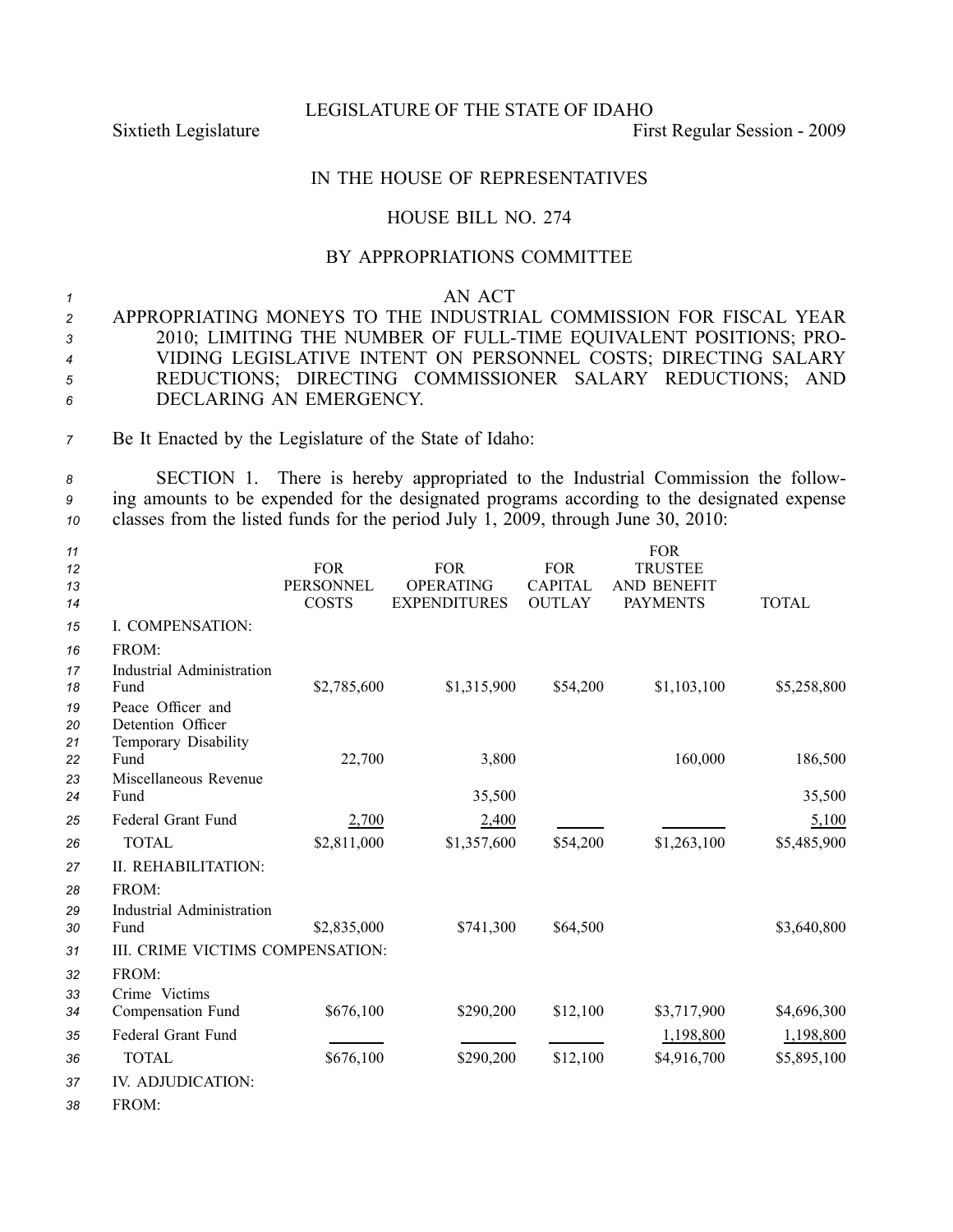|                |                                   |              |                     |                | <b>FOR</b>      |              |
|----------------|-----------------------------------|--------------|---------------------|----------------|-----------------|--------------|
| 2              |                                   | <b>FOR</b>   | <b>FOR</b>          | <b>FOR</b>     | <b>TRUSTEE</b>  |              |
| $\mathbf{3}$   |                                   | PERSONNEL    | <b>OPERATING</b>    | <b>CAPITAL</b> | AND BENEFIT     |              |
| $\overline{4}$ |                                   | <b>COSTS</b> | <b>EXPENDITURES</b> | <b>OUTLAY</b>  | <b>PAYMENTS</b> | <b>TOTAL</b> |
| 5<br>6         | Industrial Administration<br>Fund | \$1,580,300  | \$568,300           | \$33,400       |                 | \$2,182,000  |
|                | <b>GRAND TOTAL</b>                | \$7,902,400  | \$2,957,400         | \$164,200      | \$6,179,800     | \$17,203,800 |

8 SECTION 2. In accordance with Section 67-3519, Idaho Code, the Industrial Commis- sion is authorized no more than one hundred forty-one and one-half (141.5) full-time equiv- alent positions at any point during the period July 1, 2009, through June 30, 2010, for the programs specified in Section 1 of this act, unless specifically authorized by the Governor. The Joint Finance-Appropriations Committee will be notified promptly of any increased positions so authorized.

 SECTION 3. LEGISLATIVE INTENT. It is the intent of the Legislature to retain to the extent possible, our capable, quality employees who suppor<sup>t</sup> the essential services and statuto- rily authorized programs that the citizens of Idaho expect. The Legislature finds these critical essential services to be those that maintain the health and safety of our citizens and the ed- ucation of our children. While extending flexibility to the Governor and agency directors to manage the state workforce to the best of their ability during these difficult times, it remains the responsibility of the Legislature to identify priorities for the state workforce. The Legislature finds that reductions in personnel funding shall first be managed through salary reductions that impact all personnel fairly; secondly, be mitigated by the use of existing salary savings; thirdly, by using savings created by keeping newly vacated positions unfilled; fourth, by the use of fur- loughs; and lastly, as <sup>a</sup> last resort, by reducing the workforce. It is the intent of the Legislature that these policies shall be adhered to by the executive, legislative, and judicial branches to the extent allowed by law.

 SECTION 4. SALARY REDUCTION. Inasmuch as salary reductions will save jobs; and inasmuch as <sup>a</sup> five percen<sup>t</sup> (5%) reduction in personnel funding may create <sup>a</sup> reduction in force; and inasmuch as the state as <sup>a</sup> single employer of multiple departments and agencies is required by law to direct across the board salary adjustments; agencies and institutions shall reduce all salaries of classified and nonclassified employees, regardless of fund source, by three percen<sup>t</sup> (3%) for fiscal year 2010, beginning on June 14, 2009, through June 12, 2010. Agencies shall use personnel cost savings, furloughs, and <sup>a</sup> reduction in force to manage the remaining two percen<sup>t</sup> (2%) in funding reductions. The Division of Human Resources shall adjust all pay schedules for the classified personnel system downward to the extent that all beginning mini- mum salaries are three percen<sup>t</sup> (3%) less than those in effect upon the date of passage of this *<sup>37</sup>* law.

*<sup>38</sup>* SECTION 5. COMMISSIONER SALARY REDUCTIONS. Notwithstanding the provi-*<sup>39</sup>* sions of Section 61215, Idaho Code, the salaries for the Industrial Commissioners shall be *<sup>40</sup>* \$87,020 for the period July 1, 2009, through June 30, 2010.